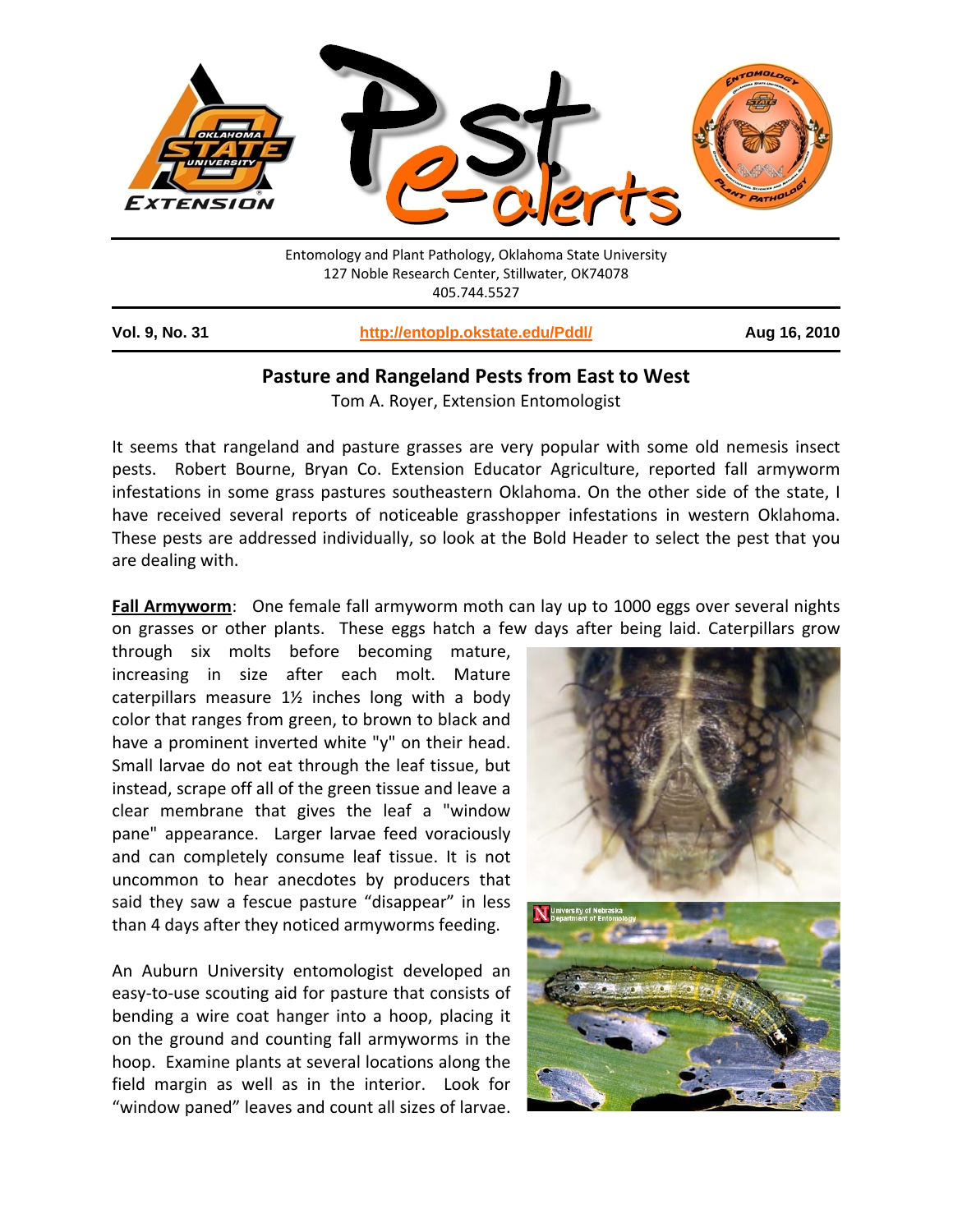The hoop covers about 2/3 of a square foot, so a threshold in pasture would be an average of two or three ½ inch‐long larvae per hoop sample (i.e. 4‐5 per square foot).

Target control efforts on smaller caterpillars (1/2 inches or less) for two reasons. First, the caterpillars don't cause really severe damage until they reach on inch long, and secondly, smaller caterpillars are much more susceptible to insecticide control than larger caterpillars.

One spot of good news is that several very effective active ingredients, cyfluthrin, lambda cyhalothrin, and zeta cypermethrin have recently been registered for rangeland and pastures and they are effective and have a very short waiting period for grazing (0 days) and hay harvest (7 days). Cyfluthrin is marketed as Baythroid XL, zeta cypermethrin is marketed as Mustang Max, and lambda cyhalothrin is marketed under various names including Grizzly Z, Karate with Zeon, Lambda‐Cy Lambdastar and others. Of course other products are registered for fall armyworm control in pastures as well. For control options, consult OSU Fact Sheet CR-7193 "*Management of Insect Pests in Rangeland and Pasture*". In any case, we will not be out of the woods for a fall armyworm outbreak until we get a good killing frost.



**Grasshoppers**: Over 130 species of grasshoppers reside in Oklahoma. Most never become a pest because they are either too small or don't become numerous enough. In rangeland and pastures, grasshopper problems develop from "complexes" of grasshoppers, called guilds, which tend to occur together and build in numbers large enough to cause damage. The most economically important species in rangeland and pastures appear to be the twostriped slant‐face, migratory, two‐striped, redlegged, differential, and Packard grasshopper.

Nearly all grasshoppers produce one generation each year. All have three stages, the egg, nymph and adult. Most grasshoppers overwinter as eggs, but a few overwinter as 4th or 5th instar nymphs. In late summer and fall, eggs are deposited in the soil in "pods" that contain from 8‐30 eggs. Eggs hatch in the spring. Hatching time is affected by weather, especially soil temperature. Cold winters

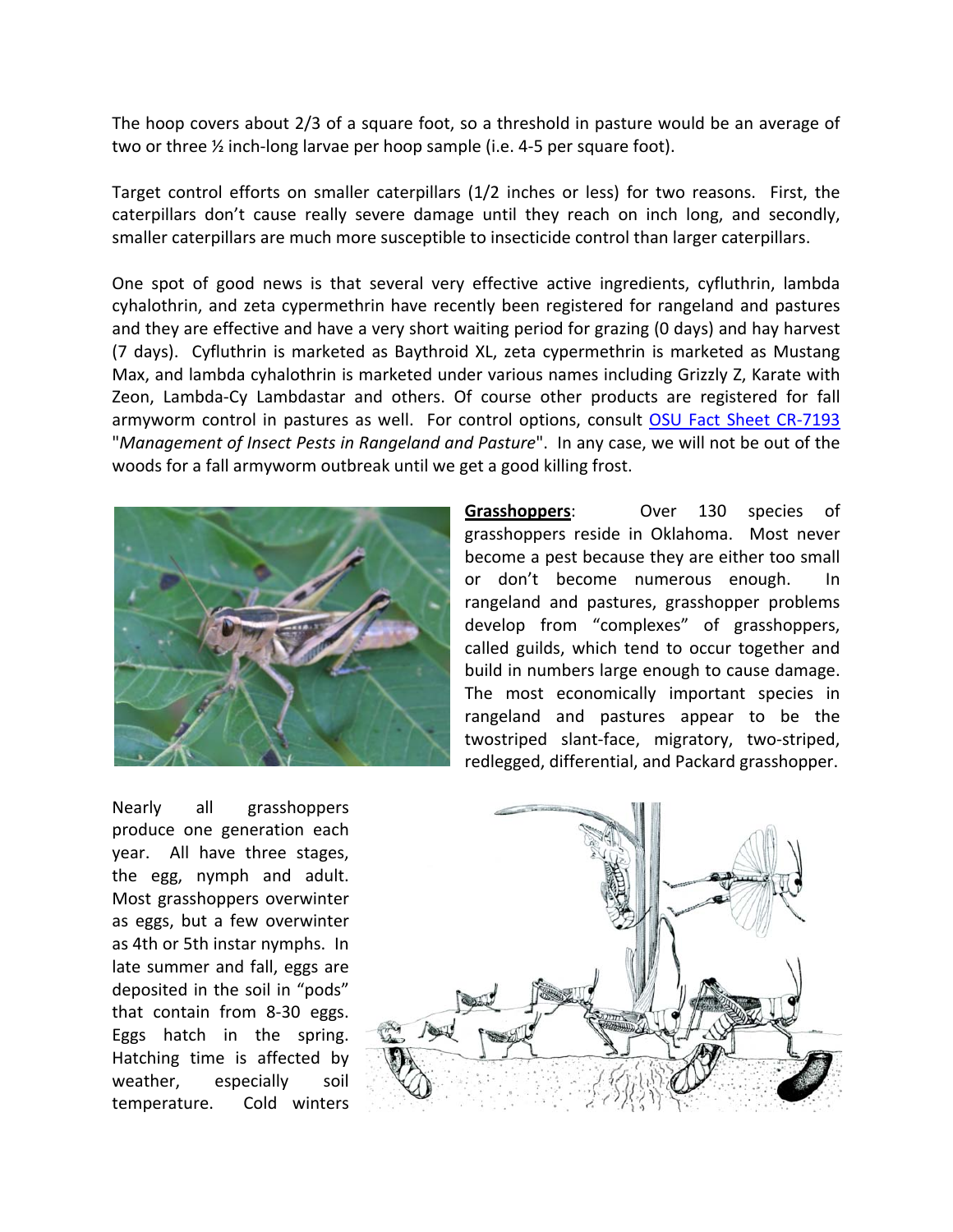have little effect on the eggs because the pod and soil provide insulation from extreme cold.

Nymphs begin feeding within a day of hatching, usually on the same plants that they will feed on as adults. These small nymphs remain congregated and are most vulnerable to weather effects, disease, predators and parasites. They grow through 5 nymphal instars, shedding their exoskeleton each time, and become adults in 40‐55 days after hatching. Each species hatches and develops at its own rate, so we tend to see a continuous flush of hatching grasshoppers over several months.

Grasshoppers compete for forage with cattle. Heavy infestations can reduce the quality and quantity of forage that is produced, which can affect the rancher's ability to manage the grazing pressure effectively. Research suggests that pound for pound, a grasshopper will eat 12‐20 times as much plant material as a steer. One way to look at it is that 30 pounds of grasshoppers will eat as much as a 600‐pound steer.

The fact is that it is probably too late to do anything about grasshopper control right now. The best time to control grasshoppers is from mid‐May through about July 1, while they are immature. Now they have all sprouted wings and can fly miles to locate a good food source. However, you can assess grasshopper density to see if you need to consider treating next year's grasshopper crop when the "egg bank" begins to hatch.



There are two reliable methods for counting grasshoppers The square yard method requires the surveyor to walk in a straight line across an area, visually delineate a square yard area about 9‐12 feet in front of the surveyor, and simply count the number of grasshoppers that can be seen jumping out of the space. About 30 samples should be taken each spaced about 75 feet apart. Take an average of the counts to determine grasshopper density.

With the square foot method, the surveyor counts grasshoppers from

18 different "square foot" areas in much the same manner as is done with the square yard method. After 18 samples have been taken, divide the total grasshoppers counted by 2 to come up with an average number of grasshoppers per square yard.

If the grasshoppers that are causing damage need to be identified, collect some 'hoppers from several different 1 square-yard areas (sweep nets are useful), put them in a container, and send them to someone who can identify, or ship them to the Plant Disease and Insect Diagnostic Lab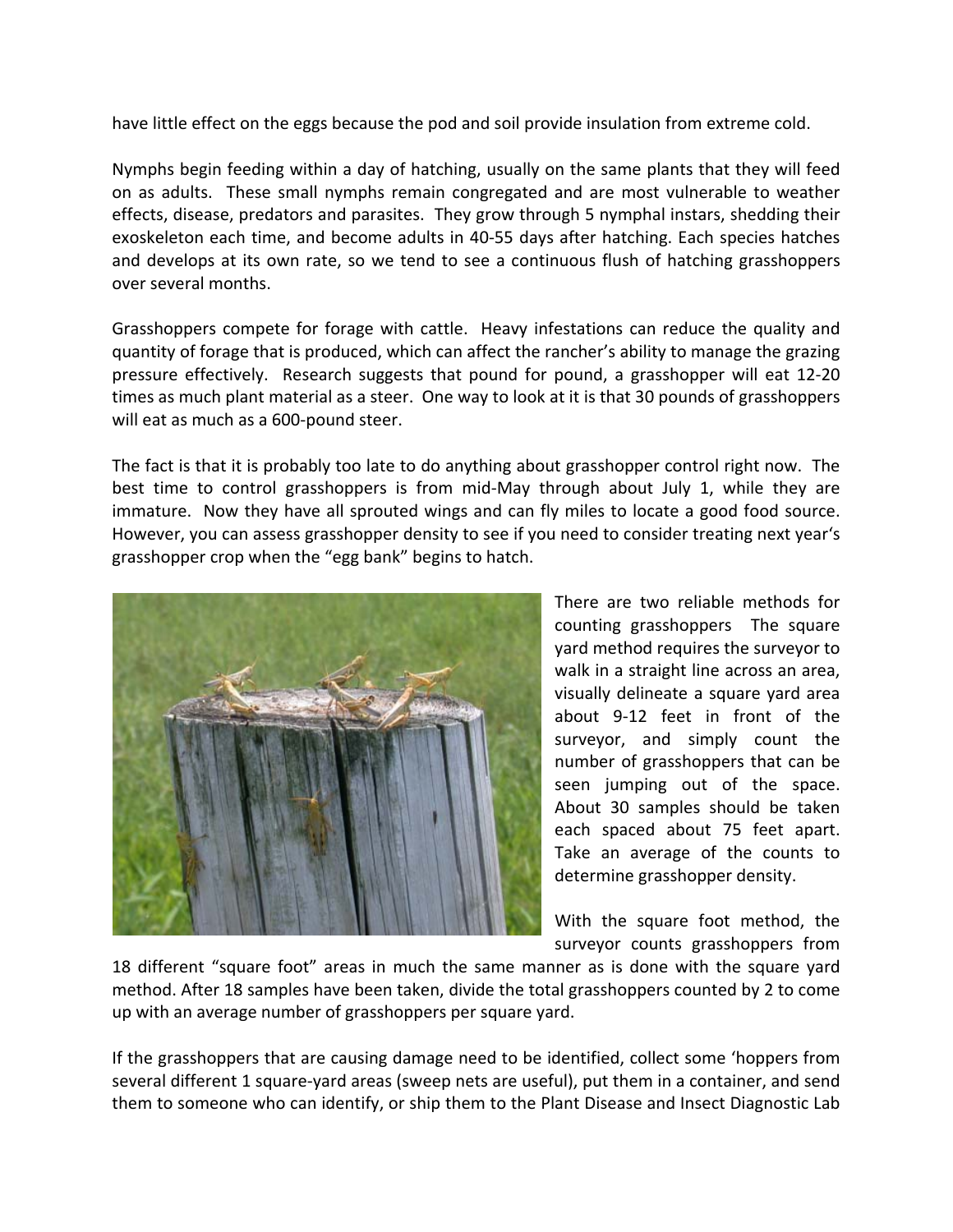for identification. For more information on control of grasshoppers in rangeland and other crops, consult OSU Fact Sheet CR‐7193 "*Management of Insect Pests in Rangeland and Pasture*" and OSU Fact Sheet EPP‐7196 "*Grasshopper Management in Rangeland, Pastures and Crops*".

\_\_\_\_\_\_\_\_\_\_\_\_\_\_\_\_\_\_\_\_\_\_\_\_\_\_\_\_\_\_\_\_\_\_\_\_\_\_\_\_\_\_\_\_\_\_\_\_\_\_\_\_\_\_\_\_\_\_\_\_\_\_\_\_\_\_\_\_\_\_\_\_\_\_\_\_\_\_

## **Effect of Planting Date and Seed Treatment on Diseases and Insect Pests of Wheat**

Bob Hunger, Extension Wheat Pathologist, Jeff Edwards, Small Grains Extension Specialist, Tom Royer, Extension Entomologist, Terry Pitts, SW Area Extension Specialist – IPM



Approximately 40 to 60% of the winter wheat in Oklahoma is sown with the intent of being used as a dual‐purpose crop. In this system wheat is grazed by cattle from late October to early March and harvested for grain in early summer. In a grain‐only system, wheat is generally planted in October, but in a dual‐purpose system wheat is planted in early to mid‐ September to maximize forage production. Planting wheat this early significantly increases the likelihood that diseases such as wheat streak mosaic virus, high plains virus, the aphid/barley yellow dwarf virus complex, and root and foot rots will be more prevalent and more severe.

**Wheat streak mosaic virus (WSMV), the high plains virus (HPV), and Triticum mosaic virus (TrMV)**: WSMV and HPV are transmitted by the wheat curl mite (WCM). Within the last 2‐3 years, Dr. Dallas Siefers with Kansas State University

at Hays, KS identified a third virus, TrMV that also is transmitted by the WCM. TrMV causes the expression of symptoms similar to those caused by WSMV and HPV.

WCMs and these viruses survive in crops such as wheat and corn, as well as many grassy weeds and volunteer wheat. In the fall, WCMs spread to emerging seedling wheat, feed on that seedling wheat, and transmit the virus to the young wheat plants. Wheat infected with WSMV, HPV, or TrMV in the fall is either killed by the next spring or will be severely damaged. No seed treatments are effective in controlling these viruses. However, planting later in the fall (after October 1 in northern OK and after October 15 in southern OK) and controlling volunteer wheat are two practices that provide some control. It is critical to completely destroy volunteer wheat at least two weeks prior to emergence of seedling wheat because WCMs have a life span of 7-10 days. Thus, destroying volunteer wheat at least two weeks prior to emergence of seedling wheat should greatly reduce mite numbers in the fall. In addition to these cultural controls, two winter wheat varieties (RonL from Kansas and Mace from Nebraska) now have resistance to WSMV; however, their adaptation to production in Oklahoma is not known. For more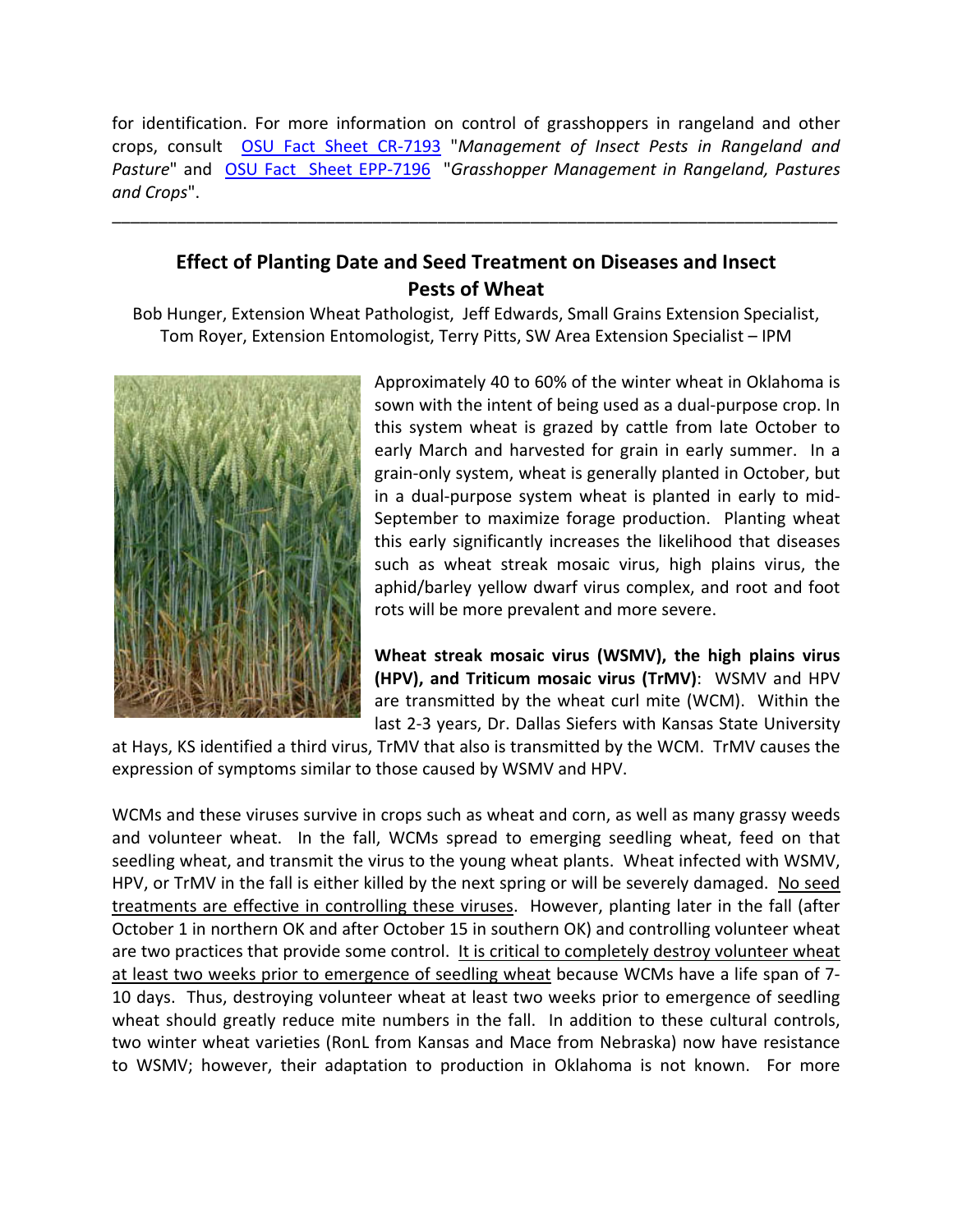information on WSMV and HPV, see OSU Extension Facts 7636 or go to the PDIDL web page at: http://entoplp.okstate.edu/ddd/hosts/wheat.htm.

**Aphid/barley yellow dwarf virus (BYDV) complex**: BYDV is transmitted by many cereal‐feeding aphids. Fall infections by BYDV are the most severe because the virus has a longer time to damage the plant as compared to infections that occur in the spring.

Several steps can be taken to help control BYDV. **First**, a later planting date (after October 1 in northern Oklahoma and after October 15 in southern Oklahoma) helps to reduce the opportunity for fall infections. **Second**, some wheat varieties (e.g., 2174, Duster, Endurance, Overley, Everest) seem to tolerate BYDV better than other varieties; however, be aware that no wheat variety has absolute resistance to the aphid/BYDV complex. **Third**, control the aphids that transmit BYDV. This can be done by applying contact insecticides to kill aphids, or by treating seed before planting with a systemic insecticide. Unfortunately, by the time contact insecticides are applied, aphids frequently have already transmitted BYDV. Systemic seedtreatment insecticides including Gaucho (imidacloprid) and Cruiser (thiamethoxam) can control aphids during the fall after planting, but in some years aphids are sparse in the fall and planting insecticide‐treated seed in a year with no or sparse aphids in the fall would not be as beneficial as in years when aphids are numerous. Be sure to thoroughly read the label before applying any chemical. For more information on the aphid/barley yellow dwarf virus complex, go to the PDIDL web page for wheat.

**Hessian fly**: Hessian fly infestations occur in the fall and spring. Fall infestations arise from over‐summering pupae that emerge when climate conditions become favorable. Delayed planting (after October 1 in northern Oklahoma, and after October 15 in southern Oklahoma) can help reduce the threat of Hessian fly, but a specific "fly free date" does not exist for most of Oklahoma as it does in Kansas and more northern wheat‐growing states. This is because smaller, supplementary broods of adult flies emerge throughout the fall and winter. Some wheat varieties are either resistant (e.g. Duster and Centerfield) or partially resistant (e.g. Hatcher, Shocker, 2145, 2174, Chisholm, Ike, OK 102 and Okfield) to Hessian fly infestations. Hessian fly infestations can be reduced somewhat by destroying volunteer wheat in and around the field at least two weeks prior to emergence of seedling wheat. Seed treatments that contain imidacloprid or thiamethoxam will also help reduce fly fall infestations, especially if combined with delayed planting and volunteer destruction.

**Root and foot rots**: These include several diseases caused by fungi such as dryland (Fusarium) root rot, Rhizoctonia root rot (sharp eyespot), common root rot, take-all, and eyespot (strawbreaker). Controlling root and foot rots is difficult. There are no resistant varieties, and although fungicide seed treatments with activity toward the root and foot rots are available, their activity usually involves early‐season control or suppression rather than control at a consistently high level throughout the season. Often, there also are different "levels" of activity related to different treatment rates, so again, **CAREFULLY read the label of any seed treatment to be sure activity against the diseases and/or insects of concern are indicated, and be certain that the seed treatment(s) is being used at the rate indicated on the label for activity against those diseases and/or insects**.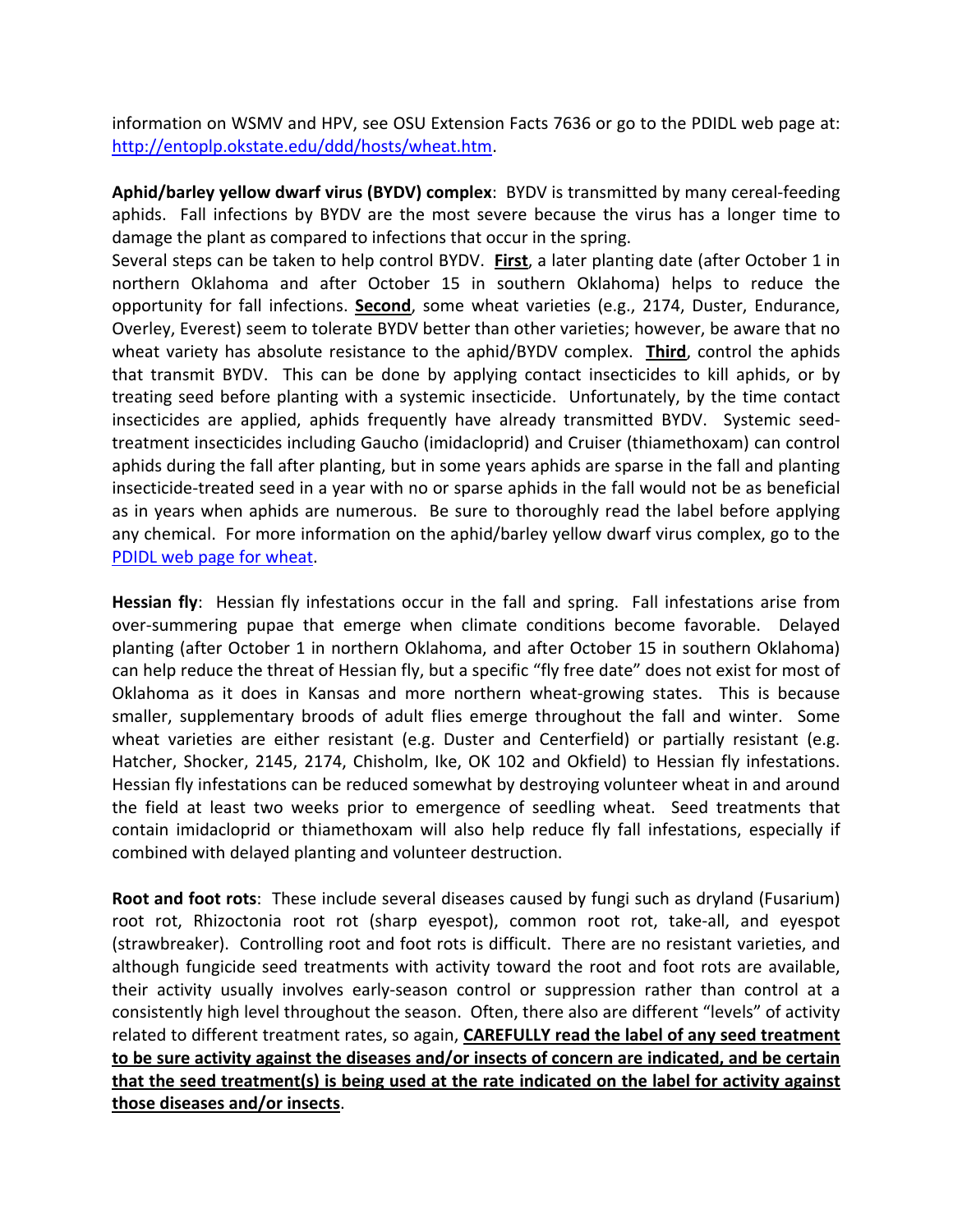Later planting (after October 1 in northern Oklahoma and after October 15 in southern Oklahoma) also can help reduce the incidence and severity of root rots, but planting later will not entirely eliminate the presence or effects of root rots. If you have a field with a history of severe root rot, consider planting that field as late as possible or plan to use it in a "graze-out" fashion if that is consistent with your overall plan.

For some root rots, there are specific factors that contribute to disease incidence and severity. For example, a high soil pH (>6.5) greatly favors disease development of the root rot called take-all. OSU soil test recommendations factor in this phenomenon by reducing lime recommendations when continuous wheat is the intended crop. Another practice that can help limit take-all and some of the other root rots is the elimination of residue. However, elimination of residue by tillage or burning does not seem to affect the incidence or severity of eyespot (strawbreaker). For more information on wheat root rots, take-all and eyespot (strawbreaker), see OSU Extension Facts F‐7622 or go to the PDIDL web page for wheat.

Seed treatments: There are several reasons to consider planting treated seed including:

- 1) Control of common bunt (also called stinking smut) and loose smut. The similarity of these names can be confusing. Both affect the grain of wheat, but whereas common bunt spores carryover "**on"** seed or in the soil, loose smut carries over "**in"** the seed. Seed treatments are highly effective in controlling both diseases. If common bunt was observed in a field and that field is to be planted again with wheat, then planting certified wheat seed treated with a fungicide effective against common bunt is strongly recommended. If either common bunt or loose smut was observed in a field, grain harvested from that field should not be used as seed the next year. However, if grain harvested from such a field is to be used as seed wheat, treatment of that seed at a high rate of a systemic or a systemic + contact seed treatment effective against common bunt and loose smut is strongly recommended. For more information on common bunt & loose smut, go to the **PDIDL web page for wheat**, consult the "2010 OSU Extension Agents' Handbook of Insect, Plant Disease, and Weed Control (OCES publication E‐832)," and/or contact your County Extension Educator.
- 2) Enhance seedling emergence, stand establishment and forage production by suppressing root, crown and foot rots. This was discussed above under "Root and Foot Rots." Refer to Table 1 for a more detailed description.
- 3) Early season control of the aphid/BYDV complex and Hessian fly. This can be achieved by using a seed treatment containing an insecticide. Refer to Table 1 for a more detailed description of seed treatments with insecticidal activity.
- 4) Control fall foliar diseases including leaf rust and powdery mildew. Seed treatments are effective in controlling foliar diseases (especially leaf rust and powdery mildew) in the fall, which may reduce the inoculum level of these diseases in the spring. However, this control should be viewed as an added benefit and not necessarily as a sole reason to use a seed treatment.
- 5) Partial control of Hessian fly. This was also discussed previously, see Table 1.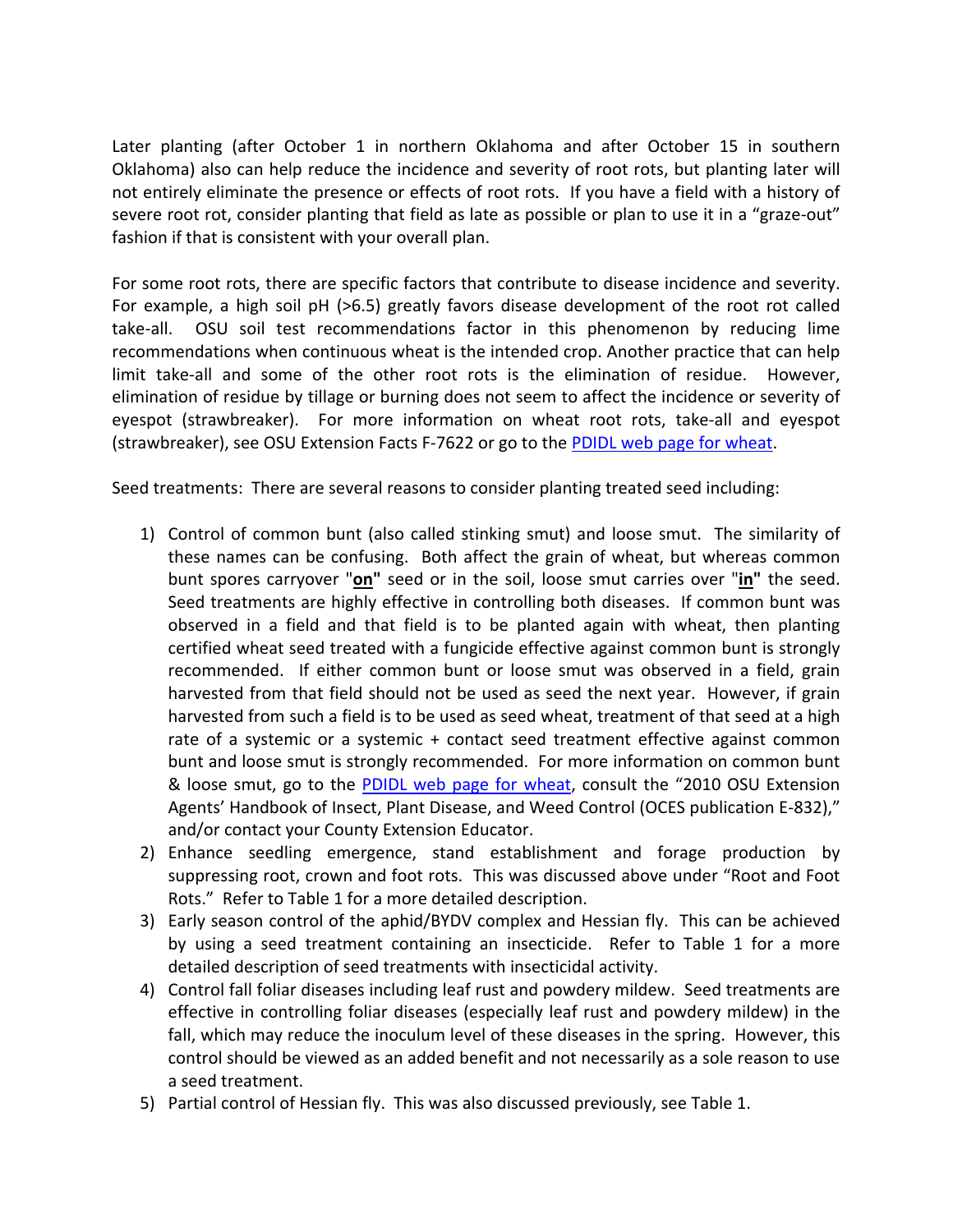Often a combination of chemicals is present in seed treatments, which can include a combination of fungicides for a broader spectrum of activity, or a combination of fungicides with an insecticide so activity against diseases and insects is achieved. Examples of this last type of compound include CruiserMaxx, Gaucho XT, and Rancona Crest, which contain an insecticide and fungicides so control and/or suppression of aphids (and hence BYDV), Hessian fly, wireworms, smuts and bunts, and seedling root rots is available in one treatment (Table 1). Other seed treatments such as Raxil MD, Dividend Extreme, Charter PB, and Charter F2 contain only fungicides, but can easily be mixed with an insecticide such as Gaucho 600 or Cruiser to obtain activity against bunts, smuts, seedling root rots and insects as well. Therefore again, I would emphasize that if a seed treatment is used, **be sure to carefully read the label to ensure that the treatment is intended (and labeled) for your desired goal, and that it is applied at a rate labeled for the desired activity**. For more information on seed treatments, their intended uses and rates consult the "2010 OSU Extension Agents' Handbook of Insect, Plant Disease, and Weed Control (OCES publication E‐832)," and/or contact your County Extension Educator.

## **Dr. Richard Grantham Director, Plant Disease and Insect Diagnostic Laboratory**

Oklahoma State University, in compliance with Title VI and VII of the Civil Rights Act of 1964, Executive Order 11246 as amended, Title IX of the Education Amendments of 1972, Americans with Disabilities Act of 1990, and other federal laws and regulations, does not discriminate on the basis of race, color, national origin, gender, age, religion, disability, or status as a veteran in any of its policies, practices or procedures. This includes but is not limited to admissions, employment, financial aid, and educational services.

\_\_\_\_\_\_\_\_\_\_\_\_\_\_\_\_\_\_\_\_\_\_\_\_\_\_\_\_\_\_\_\_\_\_\_\_\_\_\_\_\_\_\_\_\_\_\_\_\_\_\_\_\_\_\_\_\_\_\_\_\_\_\_\_\_\_\_\_\_\_\_\_\_\_\_\_\_\_

Issued in furtherance of Cooperative Extension work, acts of May 8 and June 30, 1914, in cooperation with the U.S. Department of Agriculture, Robert E. Whitson, Director of Oklahoma Cooperative Extension Service, Oklahoma State University, Stillwater, Oklahoma. This publication is printed and issued by Oklahoma State University as authorized by the Vice President, Dean, and Director of the Division of Agricultural Sciences and Natural.